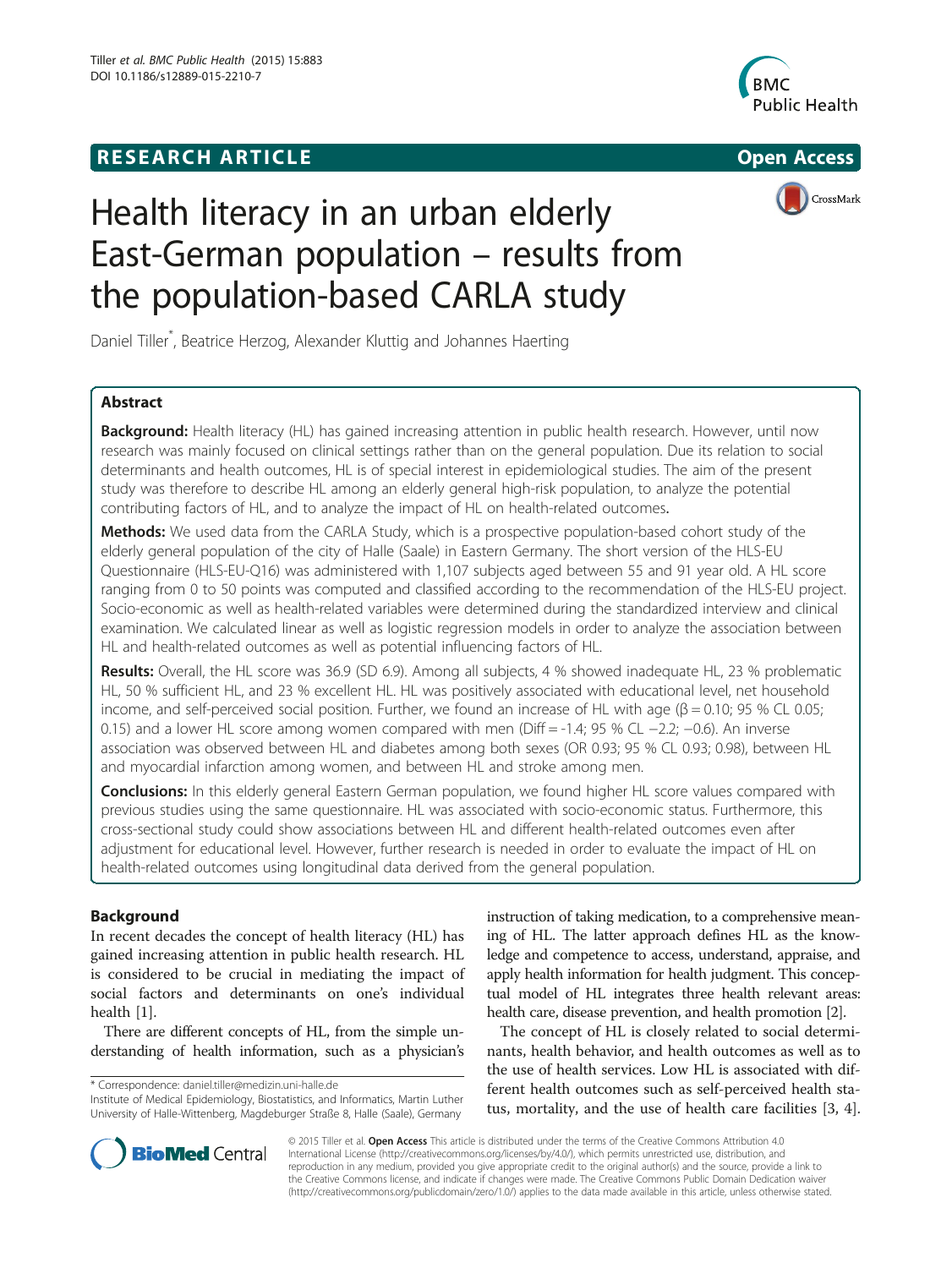Therefore, HL is of increasing interest in epidemiological studies.

There are different tools for measuring HL in the population. The most frequently used are the Test of Functional Health Literacy in Adults (TOFHLA) [\[5](#page-8-0)] and the Newest Vital Sign Test [\[6](#page-8-0)], which measure functional HL, or the Rapid Estimate of Adult Literacy in Medicine (REALM) [[7](#page-8-0)], which assesses HL skills. However, the mentioned assessment tools were developed and mainly applied in clinical settings, and therefore there is only a small amount of research investigating HL in population-based studies using random samples from the general population. In the framework of the European Health Literacy Survey (HLS-EU) a research consortium with members from different European countries developed a questionnaire to measure HL in the general population [\[8\]](#page-8-0). This tool is based on the comprehensive approach of HL described above [[2\]](#page-8-0).

HL is believed to play a vital role in the risk of development of chronic diseases and their mediation, especially of diseases which are closely related to social factors [\[1,](#page-7-0) [9](#page-8-0), [10](#page-8-0)]. Chronic diseases require a large portion of individual health decisions and therefore HL can be an important contributing factor for those conditions. We would expect that HL influences chronic conditions presuming that lower HL leads to higher risk of chronic diseases and vice versa. However, there are sparse data describing the relationship between HL and health-related variables such as chronic diseases as well as health-related quality of life (HRQL) especially using large random samples from the general population [\[3](#page-8-0), [11](#page-8-0)]. Furthermore, HL is still not well described in high-risk populations. Our cohort consists of an elderly population with an extraordinarily high prevalence of hypertension, diabetes, obesity, and other cardiovascular risk factors compared with other German regions [\[12, 13](#page-8-0)]. It can therefore be characterized as a high-risk population.

The aim of the present study was therefore to describe HL among a random sample of the general highrisk population using a short version of the HLS-EU Questionnaire (HLS-EU-Q16) [[8](#page-8-0)] to analyze potential determinants of HL such as socio-economic status and finally to analyze the impact of HL on health-related outcomes such as disease prevalence and HRQL.

#### Methods

#### Study population

CARLA (cardiovascular disease, living, and ageing in Halle) is a population-based cohort study in Halle (Saale) in eastern Germany. For the baseline investigation, 1,779 participants aged between 45 and 83 years old were recruited between July 2002 and January 2006. A multi-step recruitment strategy aimed to achieve a high response rate. The final response proportion after subtracting exclusions (individuals who passed away

prior to the invitation, had moved away, or were unable to participate due to illness) was 64 %. A more detailed description of the CARLA design and the examinations has been described elsewhere [[14, 15\]](#page-8-0). The first followup examination for 1,436 participants was done between March 2007 and March 2010 (mean follow-up of 4 years). The second follow-up was conducted between January 2013 and October 2013 and included 1,140 participants.

The study was in accordance with the declaration of Helsinki. All participants gave their written informed consent. The study was approved by the local ethics commission of the Medical Faculty of the Martin Luther University of Halle-Wittenberg.

#### Health literacy (HL) assessment

During the second follow-up of the CARLA study in 2013, a German version of the HLS-EU-Q16 was administered with 1,107 subjects aged between 55 and 91 years old during the standardized interview. The HL score for the questionnaires was calculated according to the recommendations of the European Health Literacy Project. Index score was only computed for general HL comprising at least 80 % answered items. In order to compare our results with previous studies we calculated the HL score according to the following formula [[16\]](#page-8-0):

$$
Index = (mean(per \ Item) - 1) * \frac{50}{3}
$$

Thus, the final score has a minimum of 0 and a maximum of 50 points. Furthermore, we categorized the HL score according to the threshold values published by the EU consortium as follows: 0-25 'inadequate', >25-33 'problematic,' >33–42 'sufficient,' and >42–50 'excellent' HL.

#### Socio-economic variables

Education, net household income, and type of health insurance were determined in the standardized interview. Subjects were further asked about their self-perceived social status using the MacArthur Scale of Subjective Social Status [\[17\]](#page-8-0). Education was classified according to the International Standard Classification of Education as total years of formal education, combining school and vocational training. The educational level was classified as follows: a low level of education (max. secondary school without vocational training), a medium level of education (secondary school with vocational training), and a high level of education (any higher level of education).

The income profile of the participants was classified into three categories of income which approximately define tertiles of the population. The net household income (per month) categories for the CARLA study were therefore classified as follows: low income  $\lt \text{\textsterling}1,500$ ; medium income  $\geq \text{\textsterling}1,500$  to  $\lt \text{\textsterling}2,000$ ; high income  $\geq \text{\textsterling}2,000$ .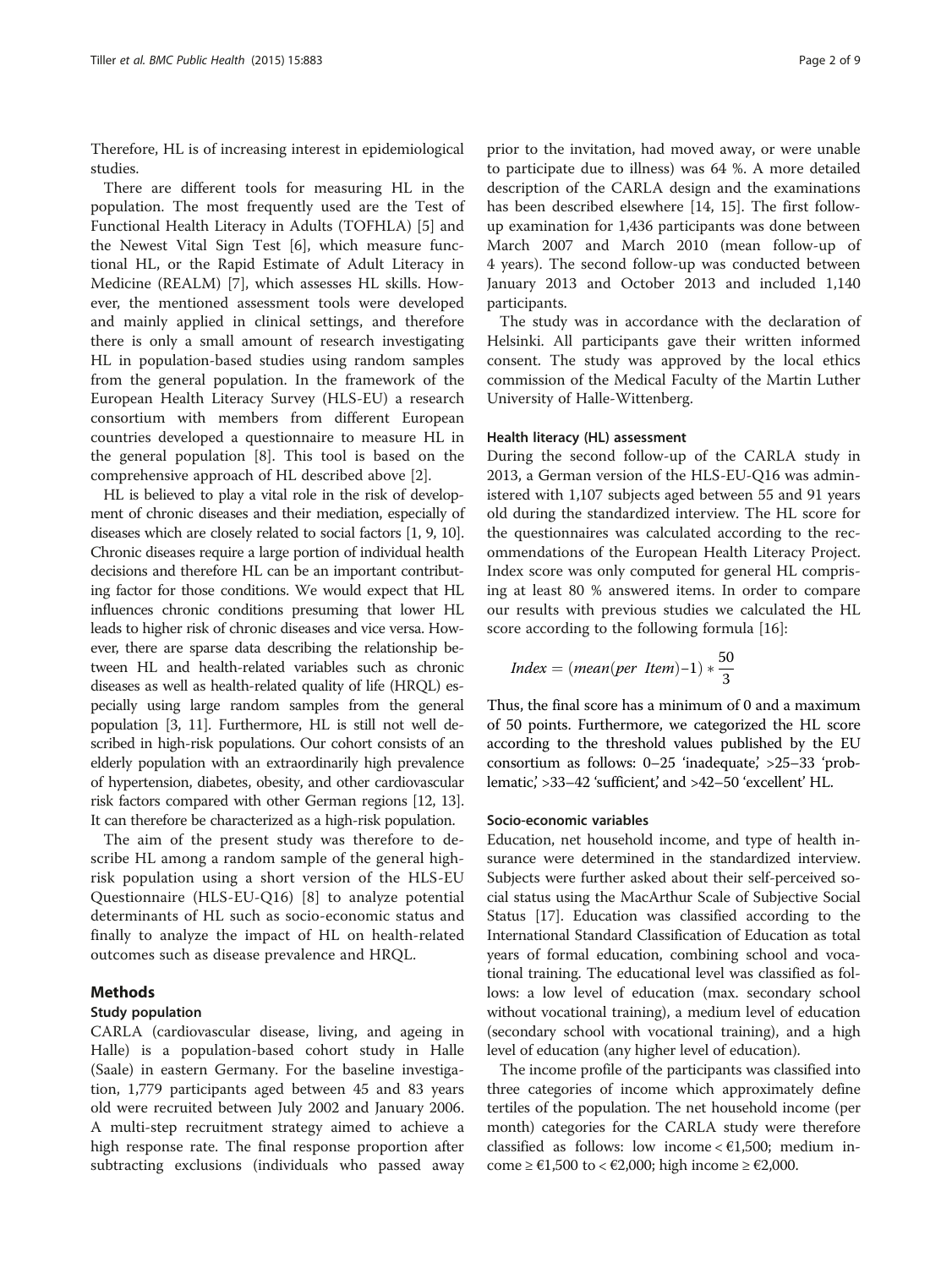#### Health-related variables

A physician confirmed cardiovascular diseases (myocardial infarction, stroke) and risk factors were assessed during the personal interview and clinical examination. Furthermore, during the personal interview the participants were asked about their smoking habits and alcohol drinking habits.

Hypertension was defined as mean systolic blood pressure (SBP) equal or greater than 140 mmHg, and/or mean diastolic blood pressure (DBP) equal or greater than 90 mmHg, and/or use of antihypertensive medication according to the ATC code, given the participant had known hypertension. Hypertensive participants were categorized into one of the following four subgroups: (1) unaware of hypertension; (2) aware of hypertension, but not treated with antihypertensive medication; (3) aware of hypertension and treated, but not reaching blood pressure values below 140 mmHg and 90 mmHg; (4) aware of hypertension and treated, reaching blood pressure values below 140 mmHg and 90 mmHg. For the analyses hypertension was further categorized in two dichotomous variables: aware of hypertension vs. unaware of hypertension, and treated hypertension vs. untreated hypertension. Diabetes mellitus (DM) was defined as self-reported physician-diagnosed diabetes and/or use of anti-diabetic medication according to the ATC code. Body mass index (BMI) was calculated as weight in kg divided by height in meters squared. HRQL was determined by the self-administered questionnaire SF-12 [[18\]](#page-8-0).

#### Statistical analyses

General descriptive statistics were calculated for sociodemographic and health-related variables. Continuous variables were displayed as means with their standard deviation. Categorical variables were displayed as numbers and percentages. To analyze the association between HL and potential influencing factors (such as education, household income, etc.) we calculated linear regression models using the HL score as a dependent variable. On the other hand, to analyze the association between HL and health-related variables (such as myocardial infarction, blood pressure, etc.) we calculated logistic as well as linear regression models using the HL score as an independent variable and the health-related variables as dependent variables. Adjustment for covariates is indicated in the results section. The regression coefficient beta resulting from linear regression as well as the odds ratio (OR) resulting from logistic regression were displayed with their 95 % confidence limits (95 % CL). The internal consistency of the questionnaire was evaluated calculating Cronbach's alpha [[19\]](#page-8-0). All analyses were done using SAS®, Version 9.4 (SAS Inc., Cary, NC, USA).

#### Results

In total, 1,107 subjects (53 % males) could be included in the analysis. The mean age of the subjects was 69.9 (SD 6.7) years. Demographic, socio-economic, and health-related characteristics are shown in Table [1](#page-3-0). Two thirds of the study population had an intermediate education and about one half of the study population had a monthly household income between  $\epsilon$ 750 and  $\epsilon$ 1,500. Of all the study participants, 71 (6.4 %) had a prior myocardial infarction and 48 (4.3 %) a prior stroke. Almost 80 % of the study population had hypertension and 210 (19 %) subjects had physician-diagnosed diabetes. Of all the subjects with hypertension, 11.3 % were not aware of their hypertension and 15.2 % of all the subjects with high blood pressure did not take any antihypertensive medication.

#### Analysis of the HLS-EU-Q16 single items

Cronbach's alpha for the HLS-EU-Q16 questionnaire was 0.88. The answers for the single items are shown in Table [2](#page-4-0). Almost all subjects indicated that it is easy (30 %) or very easy (68 %) to understand instructions from a general practitioner or pharmacist on how to take prescribed medicine (Q8 of the HLS-EU-Q16). Furthermore, most subjects indicated that it is easy or very easy (97 %) to understand health warnings about behavior such as smoking, low physical activity, and drinking (Q21) or to understand the need for health screenings (Q23). For 44 % of all subjects it is difficult to trust the information on health risks provided by public media (Q28). Only 13 % rated this topic as easy. On the other hand, 45 % of the subjects declared to have difficulties with this topic. For 35 % of the study population it is difficult to decide if a second opinion from another physician is necessary to make an appropriate health decision (Q11).

#### Health literacy (HL) score and socio-demographic factors

We could calculate the HL score in 1,033 subjects. Overall, the mean of the HL score was 36.9 (SD 6.9). According to the above-mentioned classification of the HL score among all subjects, 4 % showed inadequate HL, 23 % showed problematic HL, 50 % showed sufficient HL, and 23 % showed excellent HL.

The mean HL score was 37.6 (SD 6.6) for men and 36.2 (SD 7.2) for women. HL score was 1.4 points lower among women compared with men (95 % CL −2.2; −0.6). HL increased among men aged under 60 years from 36.1 (SD 6.8) to 39.0 (SD 6.2) among men aged over 80 years. In women, the HL score increased from 35.1 (SD 7.8) among age groups under 60 years to 37.5 (SD 8.5) among age groups over 80 years. HL score increased per year by 0.12 (95 % CL 0.06; 0.18) among men and 0.06 (95 % CL −0.01; 0.14) among women. HL score was related to education.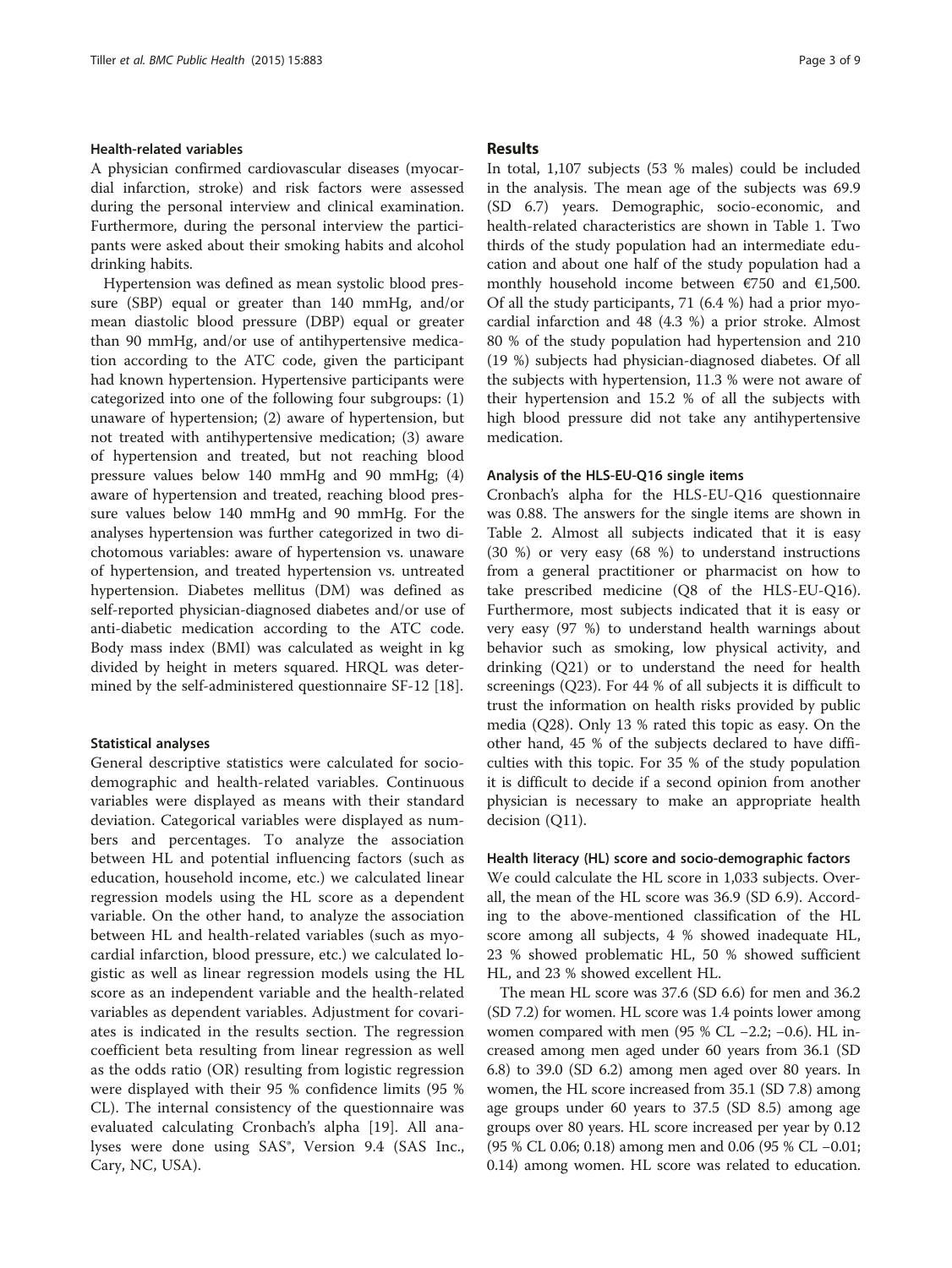## <span id="page-3-0"></span>Table 1 Baseline characteristics of the CARLA study population

|                                                    | Male       |                      | Female     |                      |  |
|----------------------------------------------------|------------|----------------------|------------|----------------------|--|
|                                                    | $\hbox{N}$ | Proportion/Mean (SD) | $\hbox{N}$ | Proportion/Mean (SD) |  |
| Sociodemographic variables                         |            |                      |            |                      |  |
| Age (yrs)                                          | 585        | 70.1 (9.3)           | 522        | 69.5 (8.6)           |  |
| Educational level                                  |            |                      |            |                      |  |
| Low education                                      | 11         | 1.9 %                | 44         | 8.9 %                |  |
| Intermediate education                             | 324        | 56.5 %               | 335        | 67.7 %               |  |
| High education                                     | 238        | 41.5 %               | 116        | 23.4 %               |  |
| Self-perceived social position                     |            |                      |            |                      |  |
| Scale from 1 to 10                                 | 541        | 5.6(1.7)             | 478        | 5.4(1.8)             |  |
| Household income                                   |            |                      |            |                      |  |
| Low $(<\in 1,500)$                                 | 143        | 24.9 %               | 227        | 45.3 %               |  |
| Intermediate ( $\geq \in 1,500$ to < $\in 2,000$ ) | 162        | 28.2 %               | 124        | 24.8 %               |  |
| High (≥€2,000)                                     | 269        | 46.9%                | 150        | 29.9 %               |  |
| Type of insurance                                  |            |                      |            |                      |  |
| Statutory health insurance                         | 549        | 94.3 %               | 506        | 97.5 %               |  |
| Private health insurance                           | 33         | 5.7 %                | 13         | 2.5 %                |  |
| Health-related variables                           |            |                      |            |                      |  |
| Self-perceived general health situation            |            |                      |            |                      |  |
| Excellent                                          | 8          | 1.4 %                | 6          | 1.2 %                |  |
| Very good                                          | 91         | 15.6 %               | 67         | 12.9 %               |  |
| Good                                               | 353        | 60.6 %               | 296        | 57.0 %               |  |
| Fair                                               | 108        | 18.5 %               | 130        | 25.1 %               |  |
| Poor                                               | 23         | 4.0 %                | $20\,$     | 3.9 %                |  |
| SF-12 Physical Health Scores                       | 565        | 46.5(9.2)            | 496        | 44.3 (10.1)          |  |
| SF-12 Mental Health Scores                         | 565        | 51.8 (10.2)          | 496        | 49.1 (11.4)          |  |
| SBP (mmHg)                                         | 549        | 128.7 (18.7)         | 466        | 124.7 (19.5)         |  |
| DBP (mmHg)                                         | 549        | 74.4 (10.8)          | 466        | 73.5 (9.8)           |  |
| Body mass index (BMI) (kg/m <sup>2</sup> )         | 547        | 28.7 (4.1)           | 467        | 29.2 (5.4)           |  |
| Medical consultation last quarter                  |            |                      |            |                      |  |
| Never                                              | 45         | 8.1 %                | 35         | 6.9%                 |  |
| $1 - 2$                                            | 243        | 43.9 %               | 230        | 45.6 %               |  |
| $3 - 4$                                            | 163        | 29.4 %               | 155        | 30.8 %               |  |
| >4                                                 | 103        | 18.6 %               | 84         | 16.7 %               |  |
| Disease prevalence:                                |            |                      |            |                      |  |
| Myocardial infarction                              | 60         | 10.3 %               | 11         | 2.1 %                |  |
| Stroke                                             | 31         | 5.3 %                | 17         | 3.3 %                |  |
| Hypertension                                       | 434        | 79.5 %               | 359        | 77.0 %               |  |
| Diabetes mellitus (DM)                             | 120        | 20.5 %               | 90         | 17.2 %               |  |

Male subjects in the group with the highest education level had a higher score by 7.4 points (95 % CL 3.3; 11.4) compared with male subjects in the lowest education group. Among women association was slightly lower. Women with the highest level of education had a higher HL score by 3.8 points (95 % CL 1.2; 6.5). Furthermore, HL was associated with self-perceived social position, HL score increased by 0.7 points (95 % CL 0.3; 1.0) per point of the MacArthur scale of social status in men and by 0.8 points (95 % CL 0.4; 1.2) in women. We observed in our study that subjects with private health insurance had a slightly higher HL score (37.4 (SD 6.5)) than subjects with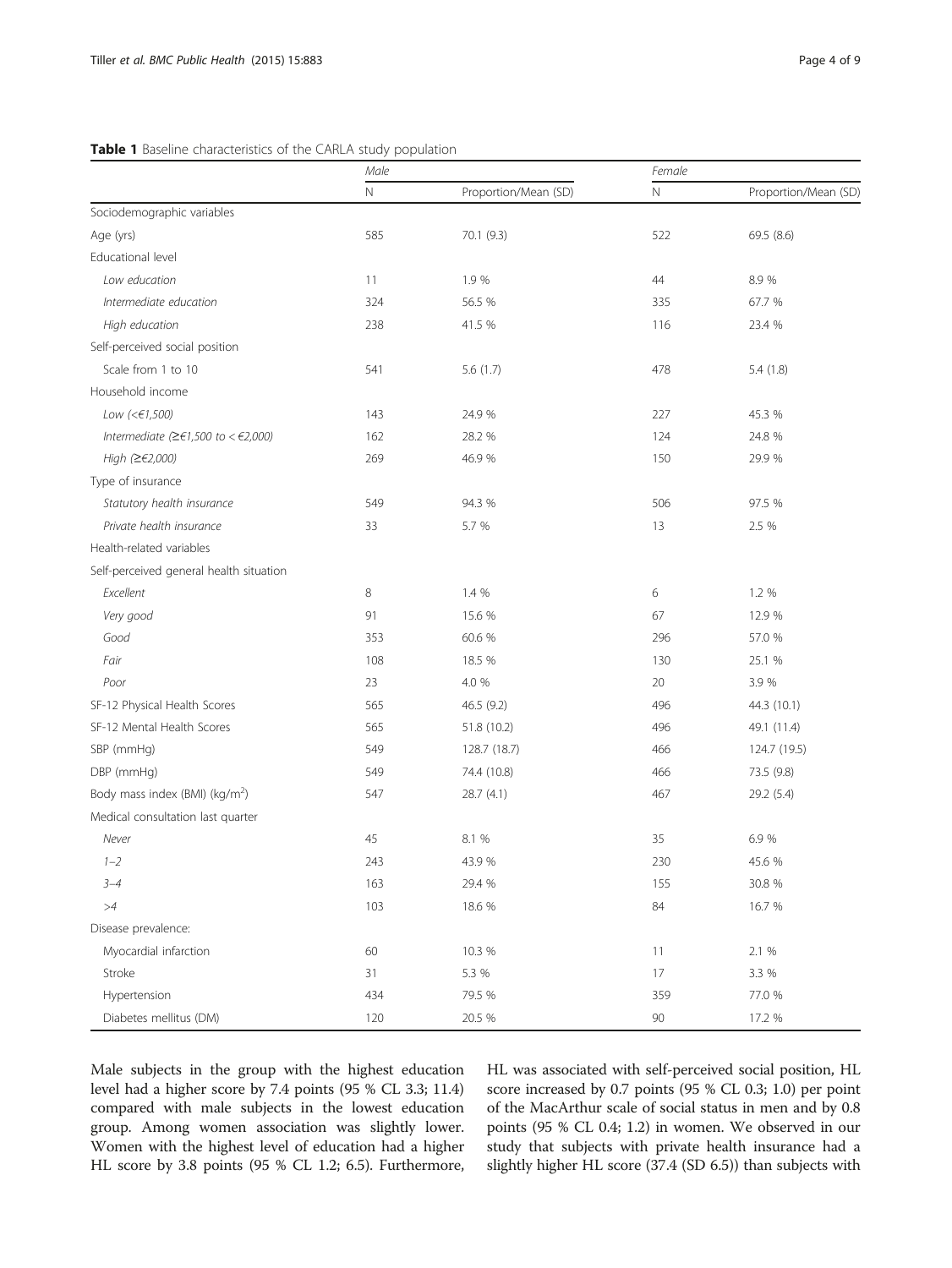<span id="page-4-0"></span>**Table 2** Number and percentage of HLS-EU-Q16 items for the study population ( $n = 1,107$ )

| Item            | On a scale from very easy to very difficult, how easy would<br>you say it is to:                           | Very<br>difficult | Fairly<br>difficult | Fairly<br>easy | Very easy    | Miss        |
|-----------------|------------------------------------------------------------------------------------------------------------|-------------------|---------------------|----------------|--------------|-------------|
| Q <sub>2</sub>  | find information on treatments of illnesses that concern you?                                              | 28 (2.5 %)        | 137 (12.4 %)        | 566 (51.1 %)   | 370 (33.4 %) | $6(0.5\%)$  |
| Q4              | find out where to get professional help when you are ill?                                                  | 21 (1.9 %)        | 92 (8.3 %)          | 493 (44.5 %)   | 490 (44.3 %) | $11(1.0\%)$ |
| Q <sub>5</sub>  | understand what your doctor says to you?                                                                   | 13 (1.2 %)        | 107 (9.7 %)         | 615 (55.6 %)   | 361 (32.6 %) | 11 (1.0 %)  |
| Q8              | understand your doctor's or pharmacist's instruction on<br>how to take prescribed medicine?                | 2(0.2%            | 25 (2.3 %)          | 327 (29.5 %)   | 741 (66.9 %) | $12(1.1\%)$ |
| Q11             | judge when you may need to get a second opinion from<br>another doctor?                                    | 49 (4.4 %)        | 336 (30.4 %)        | 460 (41.6 %)   | 234 (21.1 %) | 28 (2.5 %)  |
| Q13             | use information the doctor gives you to make decisions<br>about your illness?                              | 13 (1.2 %)        | 194 (17.5 %)        | 579 (52.3 %)   | 304 (27.5 %) | 17 (1.5 %)  |
| Q16             | follow instructions from your doctor or pharmacist?                                                        | 2(0.2%            | 25(2.3%)            | 426 (38.5 %)   | 640 (57.8 %) | 14 (1.3 %)  |
| Q18             | find information on how to manage mental health problems<br>like stress or depression?                     | 50 (4.5 %)        | 269 (24.3 %)        | 478 (43.2 %)   | 276 (24.9 %) | 34 (3.0 %)  |
| Q <sub>21</sub> | understand health warnings about behavior such as smoking,<br>low physical activity and drinking too much? | 4(0.4%            | 32 (2.9 %)          | 319 (28.8 %)   | 735 (66.4 %) | 17 (1.5 %)  |
| Q <sub>23</sub> | understand why you need health screenings?                                                                 | $5(0.5\%)$        | $21(1.9\%)$         | 306 (27.6 %)   | 760 (68.7 %) | 15 (1.4 %)  |
| Q28             | judge if the information on health risks in the media is reliable?                                         | 47 (4.3 %)        | 443 (40.0 %)        | 451 (40.7 %)   | 146 (13.2 %) | 20 (1.8 %)  |
| Q31             | decide how you can protect yourself from illness based on<br>information in the media?                     | 33 (3.0 %)        | 293 (26.5 %)        | 531 (48.0 %)   | 226 (20.4 %) | 24 (2.2 %)  |
| Q <sub>33</sub> | find out about activities that are good for your mental well-being?                                        | 10 (0.9 %)        | 128 (11.6 %)        | 561 (50.7 %)   | 384 (34.7 %) | 24 (2.2 %)  |
| Q37             | understand advice on health from family members or friends?                                                | 23 (2.1 %)        | 153 (13.8 %)        | 516 (46.6 %)   | 391 (35.3 %) | 24 (2.2 %)  |
| Q39             | understand information in the media on how to get healthier?                                               | 16 (1.5 %)        | 206 (18.6 %)        | 577 (52.1 %)   | 285 (25.8 %) | 23 (2.1 %)  |
| Q43             | judge which everyday behavior is related to your health?                                                   | $6(0.5\%)$        | 58 (5.2 %)          | 522 (47.2 %)   | 500 (45.2 %) | 21 (1.9 %)  |

statutory health insurance (36.9 (SD 6.9)). Further results of the association between socio-demographic factors and HL are shown in Tables 3 and [4](#page-5-0).

#### Health literacy (HL) score and health-related outcomes

The results of the association between health-related variables and HL are shown in Table [5](#page-5-0). We did not observe an association between blood pressure and HL nor between BMI and HL.

A higher HL score was associated with a lower chance of DM in men (OR = 0.96; 95 % CL 0.93; 0.99) as well as in women (OR 0.93; 95 % CL 0.90; 0.97). Overall, an increase of the HL score by one point was associated with a decrease of the odds of having diabetes by a relative 0.05 (OR 0.95; 95 % CL 0.93; 0.98). For stroke we found

Table 3 HL score and categories by sex, age, level of education and type of insurance

|                    |                            | Number (%)          |                      |                     |                 |            |
|--------------------|----------------------------|---------------------|----------------------|---------------------|-----------------|------------|
|                    | <b>HL Score Categories</b> | Inadequate $(0-25)$ | Problematic (>25-33) | Sufficient (>33-42) | Excellent (>42) | HL Score   |
| Total              |                            | 45 (4.4 %)          | 234 (22.7 %)         | 519 (50.2 %)        | 235 (22.8 %)    | 36.9(6.9)  |
| Sex                | Male                       | 18 (3.3 %)          | 108 (19.6 %)         | 286 (52.0 %)        | 138 (25.1 %)    | 37.6 (6.6) |
|                    | Female                     | 27 (5.6 %)          | 126 (26.1 %)         | 233 (48.2 %)        | 97 (20.1 %)     | 36.2(7.1)  |
| Age                | <60 years                  | 12 (7.6 %)          | 38 (24.2 %)          | 78 (49.7 %)         | 29 (18.5 %)     | 35.6 (7.2) |
|                    | 60 to $<$ 70 years         | 13 (3.4 %)          | 104 (27.3 %)         | 186 (48.8 %)        | 78 (20.5 %)     | 36.5(6.5)  |
|                    | 70 to $< 80$ years         | 16 (4.6 %)          | 67 (19.4 %)          | 180 (52.0 %)        | 83 (24.0 %)     | 37.4 (6.9) |
|                    | $\geq$ 80 years            | 4(2.7%)             | 25 (16.8 %)          | 75 (50.3 %)         | 45 (30.2 %)     | 38.3(7.3)  |
| Level of education | Low                        | 11 (22.9 %)         | 11 (22.9 %)          | 21(43.8)            | $5(10.4\%)$     | 32.4 (9.2) |
|                    | Medium                     | 22(3.6)             | 138 (22.4 %)         | 308 (50.0 %)        | 148 (24.0 %)    | 37.2(6.7)  |
|                    | High                       | $12(3.6\%)$         | 76 (22.6 %)          | 171 (50.9 %)        | 77 (22.9 %)     | 37.2(6.7)  |
| Health insurance   | Statutory                  | 43 (4.4 %)          | 224 (22.7 %)         | 496 (50.4 %)        | 222 (22.5 %)    | 36.9(6.9)  |
|                    | Private                    | 2(4.6%              | $9(20.5\%)$          | 22 (50.0 %)         | 11 (25.0 %)     | 37.4(6.5)  |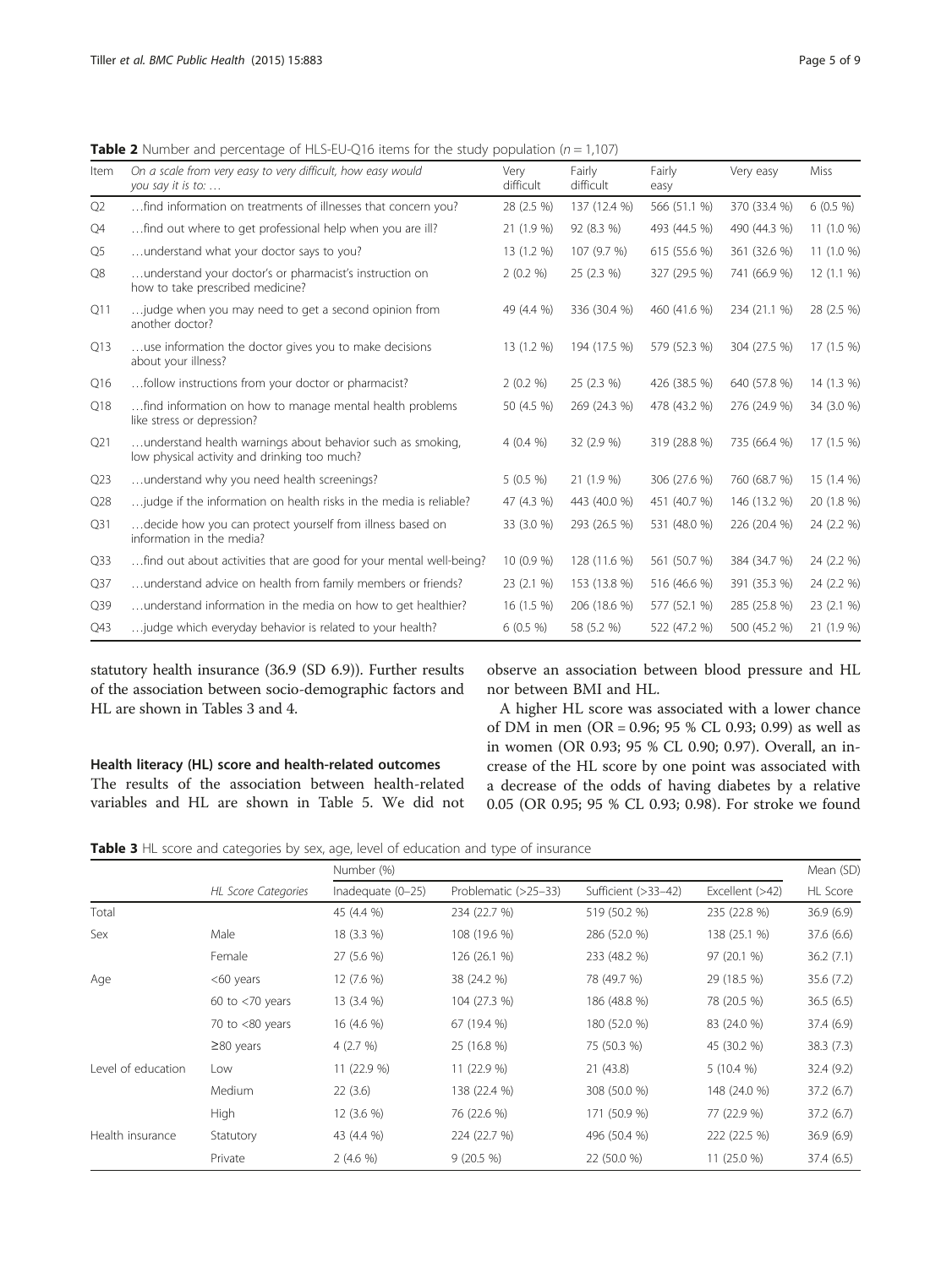<span id="page-5-0"></span>

|                                                    | Male                     |                          | Female                   |                |
|----------------------------------------------------|--------------------------|--------------------------|--------------------------|----------------|
|                                                    | β                        | 95 % CL                  | β                        | 95 % CL        |
| Age (years)                                        | 0.12                     | 0.06; 0.18               | 0.06                     | $-0.01; 0.14$  |
| Educational level <sup>a</sup>                     |                          |                          |                          |                |
| Low education                                      | $-7.36$                  | $-11.44; -3.29$          | $-3.83$                  | $-6.50; -1.17$ |
| Intermediate education                             | 0.46                     | $-0.64; 1.56$            | $-0.15$                  | $-1.69; 1.40$  |
| High education                                     | $\overline{\phantom{a}}$ | $\overline{\phantom{a}}$ | $\overline{\phantom{a}}$ |                |
| Self-perceived social position <sup>b</sup>        |                          |                          |                          |                |
| Scale from 1 to 10                                 | 0.70                     | 0.34; 1.00               | 0.80                     | 0.42; 1.17     |
| Household income <sup>b</sup>                      |                          |                          |                          |                |
| Low (< $€1,500$ )                                  | $-1.68$                  | $-3.15; -0.21$           | $-1.28$                  | $-2.96; 0.39$  |
| Intermediate ( $\geq \in 1,500$ to < $\in 2,000$ ) | $-0.29$                  | $-1.65; 1.06$            | 0.16                     | $-1.67; 1.99$  |
| High $(\geq \in 2,000)$                            | ٠                        |                          | $\overline{\phantom{a}}$ |                |

<sup>a</sup>adjusted for age

**b**adjusted for age and education

a similar association only in men (OR 0.91; 95 % CL 0.85; 0.97). The effect in women was opposite (OR 1.06; 95 % CL 0.99; 1.15). HL was not associated with hypertension. In women we could see an effect with myocardial infarction (OR 0.94; 95 % CL 0.87; 1.02).

HL was associated with HRQL. For men, a physical health score of HRQL increased by 0.26 (95 % CL 0.14; 0.37) and by 0.31 (95 % CL 0.20; 0.43) in women. The increase was even higher for the mental health score of HRQL with 0.34 (95 % CL 0.21; 0.47) among men and 0.52 (95 % CL 0.38; 0.65) among women.

We could not identify an association between treatment of hypertension and HL. However we found a weak association between awareness of hypertension and the HL score among women. HL was negatively associated with the use of health care facilities measured by the number of consultations in the last three months (β –0.03; 95 % CL −0.06; −0.01).

### Discussion

We aimed to describe HL among an Eastern German, urban and elderly population using a comprehensive measurement tool developed by the HLS-EU project. We found higher HL in our study population compared with previous studies using the same questionnaire. A representative survey of HL among users of the statutory

#### Table 5 Association between HL and health-related outcomes<sup>a</sup>

|                                                        | Male      |                | Female    |               |
|--------------------------------------------------------|-----------|----------------|-----------|---------------|
|                                                        | β         | 95 % CL        | β         | 95 % CL       |
| Health-related variables                               |           |                |           |               |
| Systolic blood pressure (SBP) (mmHq)                   | 0.12      | $-0.13; 0.37$  | $-0.02$   | $-0.29; .024$ |
| Diastolic blood pressure (DBP) (mmHg)                  | 0.07      | $-0.06; 0.21$  | $-0.10$   | $-0.23; 0.03$ |
| Body mass index (BMI) ( $kg/m2$ )                      | $-0.01$   | $-0.06; 0.05$  | 0.02      | $-0.06; 0.09$ |
| Health-related quality of life (HRQL)                  |           |                |           |               |
| SF-12 Physical Health Scores                           | 0.26      | 0.14; 0.37     | 0.31      | 0.20; 0.43    |
| SF-12 Mental Health Scores                             | 0.34      | 0.21; 0.47     | 0.52      | 0.38; 0.65    |
| Number of medical consultations in the<br>last quarter | $-0.05$   | $-0.10; -0.01$ | $-0.02$   | $-0.04; 0.01$ |
|                                                        | <b>OR</b> | 95 % CL        | <b>OR</b> | 95 % CL       |
| Disease prevalence:                                    |           |                |           |               |
| Myocardial infarction                                  | 1.00      | 0.95; 1.04     | 0.94      | 0.87; 1.02    |
| Stroke                                                 | 0.91      | 0.85; 0.97     | 1.06      | 0.99; 1.15    |
| Hypertension                                           | 0.99      | 0.95; 1.02     | 1.00      | 0.97; 1.04    |
| Diabetes mellitus (DM)                                 | 0.96      | 0.93; 0.99     | 0.93      | 0.90; 0.97    |

<sup>a</sup>adjusted for age and education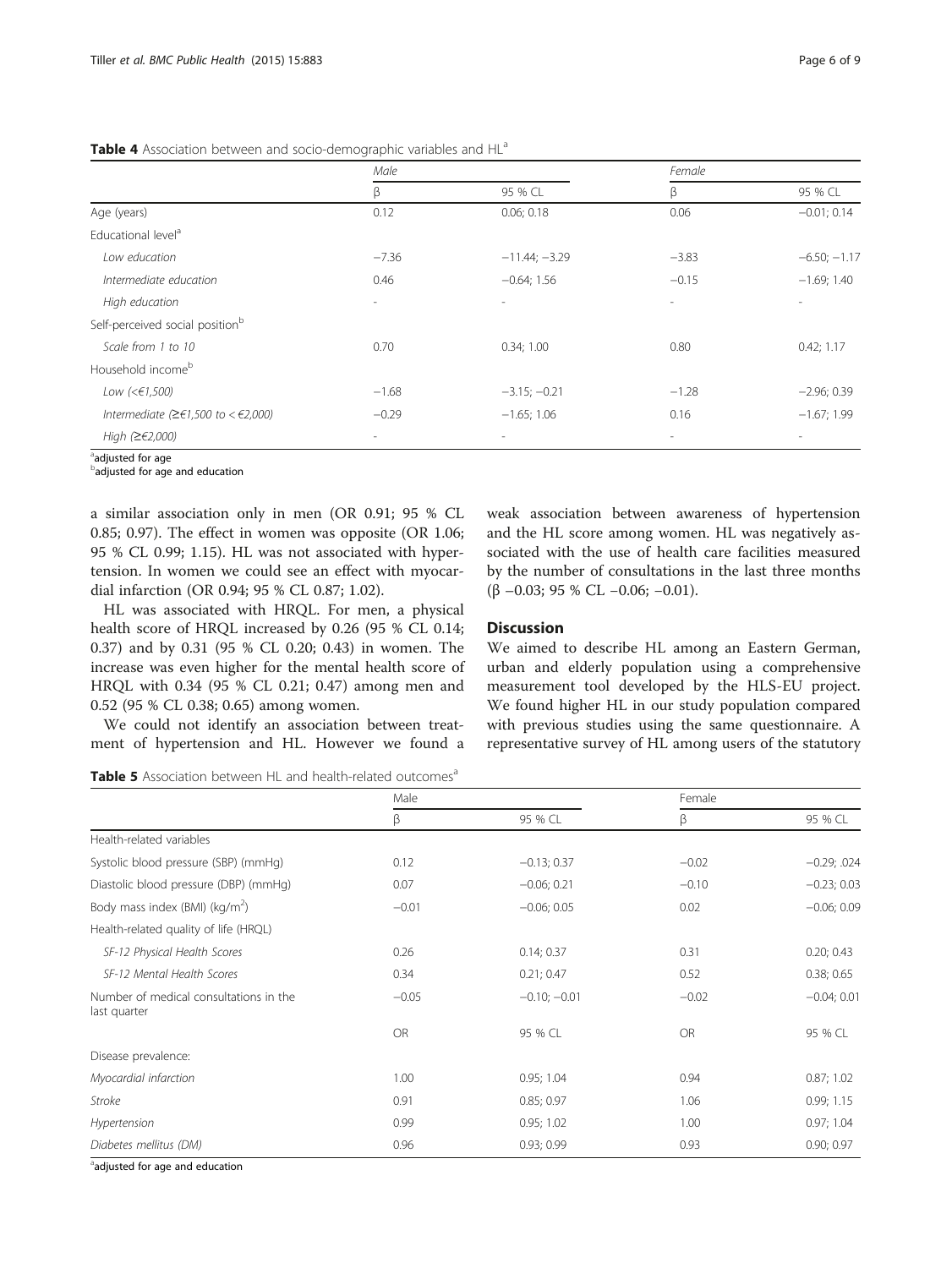health insurance (SHI) in Germany revealed a considerably lower HL (WIDO study) [[20](#page-8-0)]. The HL score therein was 31.9 compared with 36.9 in our study population. Comparing our results with the German sample of the HLS-EU project (HL score 34.5 (SD 7.9)), our study population shows higher HL as well [\[8](#page-8-0)]. However, the age range (for the WIDO study 18 years and more and for the HLS-EU project 15 years and more) differs substantially between our study population and those of the two mentioned studies and at least in CARLA the HL score increases with age. Figure 1 shows a comparison between our data and the aforementioned two studies regarding the HL categories. Only 7 % of the subjects of the WIDO study have excellent HL compared with 22 % of the subjects in our study. Of all the participating countries in Europe, 17 % of the subjects showed excellent HL. HL was highest in the Netherlands and lowest in Bulgaria [\[8](#page-8-0)].

We observed an increase of HL with age. This observation is in line with the aforementioned WIDO study. In this study, the HL score was lowest for subjects aged 30 to 40 years and highest among subjects aged over 65 years [[20\]](#page-8-0). A recently published study from Japan showed an increase of HL with age as well [\[21\]](#page-8-0). However, in the European Study HL declined with age in all countries except for the Netherlands. An additional analysis of the Dutch study population showed that the association of HL and age varies between different subdomains [[22](#page-8-0)]. Further prior studies showed a decrease of HL with age, as well [\[4](#page-8-0), [23](#page-8-0)–[26](#page-8-0)]. However, these studies used different tools to measure HL, mainly TOFHLA. The explanation for these unexpected results could be the fact that CARLA especially comprises the older population and older people are more concerned with health-related topics due to the increasing risk of chronic diseases in older age.

Furthermore, HL in the way it is measured may increase according to the necessity to deal with one's own health problems. The above-mentioned tools, such as TOFHLA or REALM, are mainly focused on patient's skills, which may decrease with age. In contrast, HLS-EU-Q16 represents one's self-assessed ability to deal with health problems, which may increase with age.

In our study population, women had lower HL than men. Results from prior studies regarding sex-specific differences are inconclusive. A meta-analysis from 2004 conducted in the United States concluded that there are no differences in HL between men and women [\[27](#page-8-0)]. However, German studies using the same questionnaire as that used in our study showed that women have better HL than men [\[8](#page-8-0), [20\]](#page-8-0). A study conducted in Albania using the HLS-EU-Q47 did not show a difference between men and women regarding HL score, either [[28](#page-8-0)].

We found an association between HL and education as well as with self-perceived social status. Subjects with low education had significantly lower HL scores than subjects with the highest educational level. Furthermore, HL score increased the higher one's self-perceived social status was. Both educational level and social status have been described as being associated with HL in prior studies [\[20](#page-8-0), [22](#page-8-0), [25](#page-8-0)]. The above-mentioned Dutch study [[22\]](#page-8-0) pointed out that educational level seems to mainly affect the dimension "accessing and understanding health information" and to a lesser extent the dimension "appraising and applying health information." However, we could not analyze these associations due to the 16 item short questionnaire used in our study.

Analyzing the single items according to the dimension "accessing, understanding, appraising and applying health information" revealed that for our subjects have the least difficulty with the dimension "understanding health

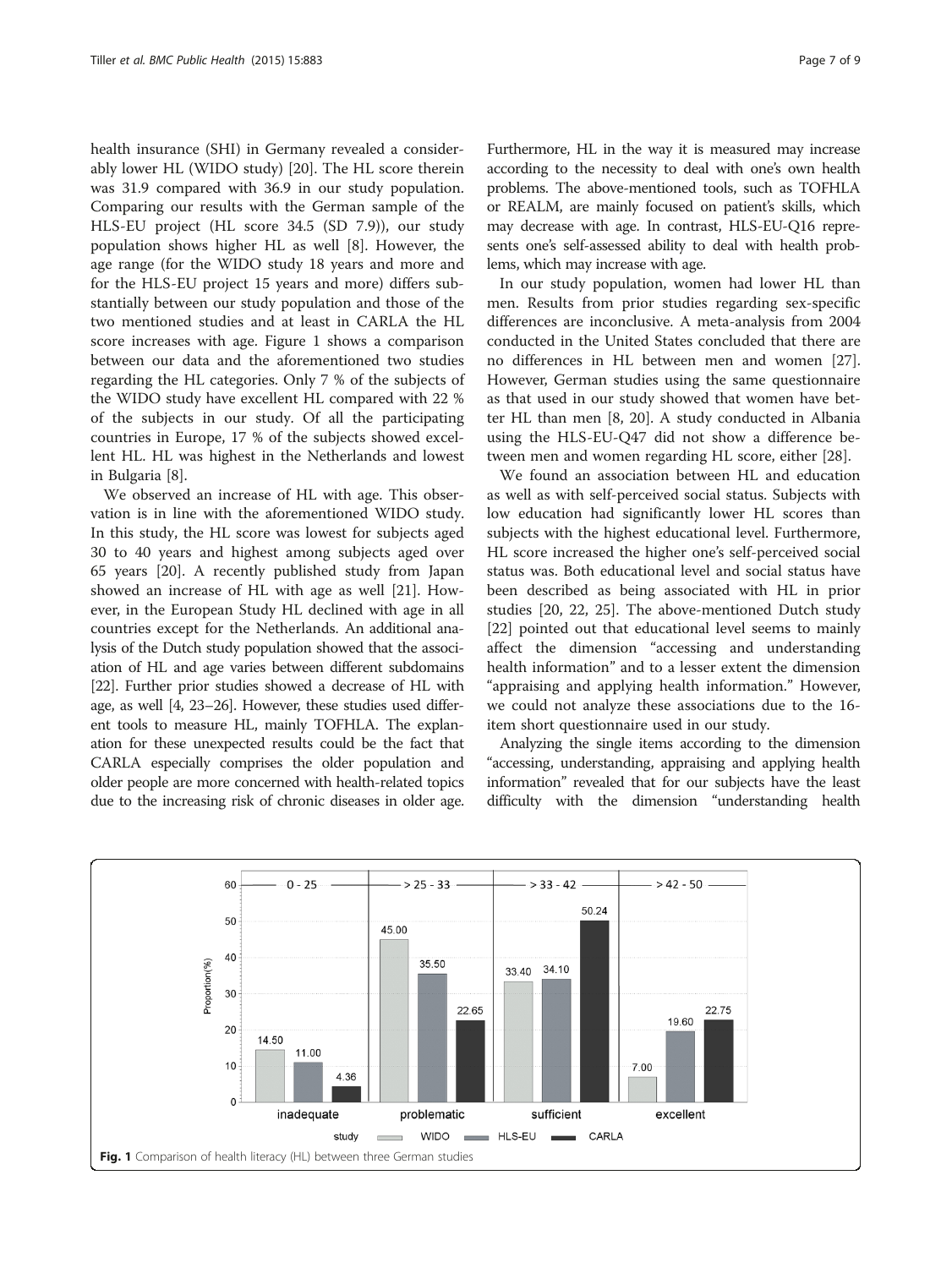<span id="page-7-0"></span>information" and highest difficulty with the dimension "appraising health information". Subjects seem to have the most trust in general practitioners and pharmacists and less trust in information provided by public media.

#### Health-related outcomes

In our study, we did not find an association between HL and blood pressure as an outcome variable. Prior studies did not reveal such an association, either [\[20](#page-8-0), [29](#page-8-0)]. In our study population HL was furthermore not associated with BMI. While the German WIDO study also failed to show such an association, a study conducted in Portugal using HLS-EU-Q47 showed an association between HLS and BMI [[30](#page-8-0)]. However, the results from this last study were drawn from a convenience sample which limits their interpretation.

We could identify an association between HL as an exposure variable and stroke among men. A higher HL score was associated with lower odds of having had a history of stroke. Furthermore, we could show an association between HL and DM for both sexes. While the German WIDO study could not identify an association between HL and chronic diseases such as diabetes, hypertension, or coronary heart disease, other studies did show an association with chronic diseases such as diabetes [\[3](#page-8-0), [31](#page-8-0), [32\]](#page-8-0). Our cross-sectional approach does not allow some causal interpretations to be made, as we do not know the direction of the association. Moreover, the mechanism between HL and chronic diseases cannot be explained with this approach. However, the observed association between HL and diabetes leads to the assumption that parts of social factors can be explained with the concept of HL.

HL was clearly associated with self-perceived HRQL. Both physical health scores and mental health score derived from the SF-12 were positively associated with the HL score. These results are confirmed by other studies such as the HLS-EU study [\[8, 20\]](#page-8-0).

#### Strengths and limitations

To our knowledge, this is the first study comprehensively analyzing HL with the HLS-EU-Q16 in a random representative sample of the general population. Nevertheless, some limitations need to be recognized. Due to the fact that we analyzed data from the second follow-up of the CARLA study, the representativeness of our study population could be questionable due to loss to follow-up. Therefore, we repeated all analyses using drop-out weights for each participant derived from logistic regression models with loss to follow-up as an outcome variable. However, the results from these sensitivity analyses did not differ from the results of the primary analyses. Therefore, we only present the unweighted results.

Our study population comprises subjects aged over 55 years. Furthermore, several previous studies used different questionnaires to measure HL. Therefore, the comparison with other studies is limited. Furthermore, due to the cross-sectional nature of the data, caution must be exercised in the interpretation of the results, especially concerning the association between HL and potential health-related outcomes. Regarding the study population, we cannot rule out the possibility of a selection bias.

#### Conclusion

We found higher HL compared with previous studies. HL was associated with levels of education, household income, and with self-perceived social position. Furthermore, this cross-sectional study could show associations between HL and different health-related outcomes even after adjustment for educational level. However, further research is needed in order to evaluate the impact of HL on health-related outcomes using longitudinal data derived from the general population.

#### Abbreviations

95 % CL: 95 % confidence limits; ATC code: Anatomic Therapeutic Classification; BMI: body mass index; CARLA: Cardiovascular Disease, Living, and Ageing in Halle; DBP: diastolic blood pressure; DM: diabetes mellitus; HL: health literacy; HLS-EU: European Health Literacy Survey; HLS-EU-Q16: HLS-EU-Questionnaire (short version); HLS-EU-Q47: HLS-EU-Questionnaire (full version); HRQL: health-related quality of life; OR: odds ratio; REALM: Rapid Estimate of Adult Literacy in Medicine; SBP: systolic blood pressure; SD: standard deviation; TOFHLA: Test of Functional Health Literacy in Adults.

#### Competing interests

The authors declare that they have no competing interests.

#### Authors' contributions

DT wrote the manuscript, performed the statistical analyses, helped coordinate the study, and helped designing the interview. AK coordinated the study, helped draft the manuscript, and approved the final manuscript. BH designed the interview, helped draft the manuscript, and approved the final manuscript. JH conceived the study, helped draft the manuscript, and approved the final manuscript. All authors read and approved the final manuscript.

#### Acknowledgements

This study was funded by a grant from the Deutsche Forschungsgemeinschaft (DFG, German Research Foundation), by a grant of the Wilhelm-Roux Programme of the Martin Luther University of Halle-Wittenberg, by the Federal Employment Office, and by the Ministry of Education and Cultural Affairs of Saxony-Anhalt. The funders had no role in the study design, data collection and analysis, decision to publish, or preparation of the manuscript.

We would like to thank Jürgen Pelikan (Ludwig Boltzmann Institute for Health Promotion Research, Vienna, Austria) for giving us the opportunity to use the short version of the HLS-EU Questionnaire and for his helpful advice regarding the questionnaire.

#### Received: 17 February 2015 Accepted: 2 September 2015 Published online: 10 September 2015

#### References

1. Nutbeam D. Health literacy as a public health goal: a challenge for contemporary health education and communication strategies into the 21st century. Health Promot Int. 2000;15(3):259–67.